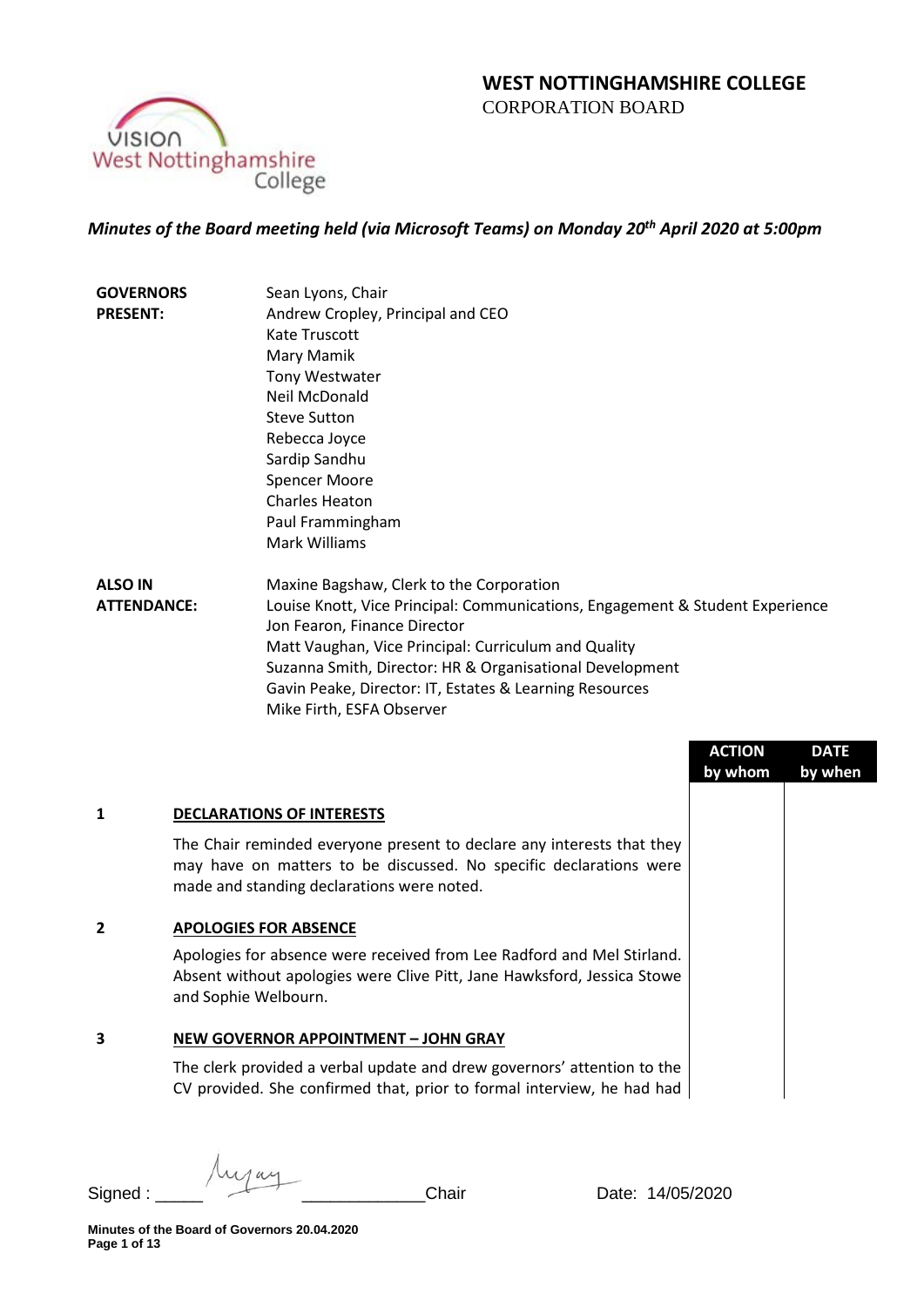an opportunity to speak to the Chair and also Mary Mamik, given the potential that he would join the Standards Committee. She advised that the interview took place recently with Neil McDonald, Sardip Sandhu and Kate Truscott, and their unanimous recommendation is that John Gray be appointed. An observation made by one member of the board was that he appears to have quite a number of executive roles, and she asked whether he had commented on his ability to make an additional commitment. The Vice-Chair confirmed that this had been discussed with him and assurance was given in terms of the time commitment needed by the college. In terms of his other roles, he explained that one was ending soon and that the school governor role is very light, as is the local school in his village. On the basis of the assurance provided, the Board were happy to accept the interview panel's recommendation that he be appointed as a governor.

AGREED: To appoint John Gray as an independent governor from 20<sup>th</sup> April 2020 to 20<sup>th</sup> April 2024. It was also agreed that he be appointed as a member on the Standards Committee.

(John Gray joined the meeting at 5:05pm)

## **4 MINUTES OF THE MEETING HELD ON 12TH MARCH 2020**

The board reviewed the minutes and one typographical error was noted. In paragraph 11, it should read 'committed bullying' and not 'commissioning bullying'. Save for this one error, it was agreed that the minutes were a true and correct record.

AGREED: to approve the minutes of the meeting held on  $12<sup>th</sup>$  March 2020.

There were no matters arising.

### **5 ACTION PROGRESS REPORT**

The board were happy to note the content of the update provided.

# **6 CORONAVIRUS UPDATE**

The Principal/CEO introduced this item and drew governors' attention to his comprehensive written report. He made the observation that these were extraordinary times, however, he has seen an extraordinary response from the college. He commended the Director of IT and Estates and his team in terms of an incredible job well done in moving the college to online delivery and home working. He confirmed that the Vice Principal: Curriculum and Quality's team is working hard to ensure high quality teaching and learning. This week there will be careful monitoring of student engagement after the Easter break.

The Vice Principal: Communications, Engagement and Student Experience is, together with her team, providing incredible support for

**Minutes of the Board of Governors 20.04.2020 Page 2 of 13**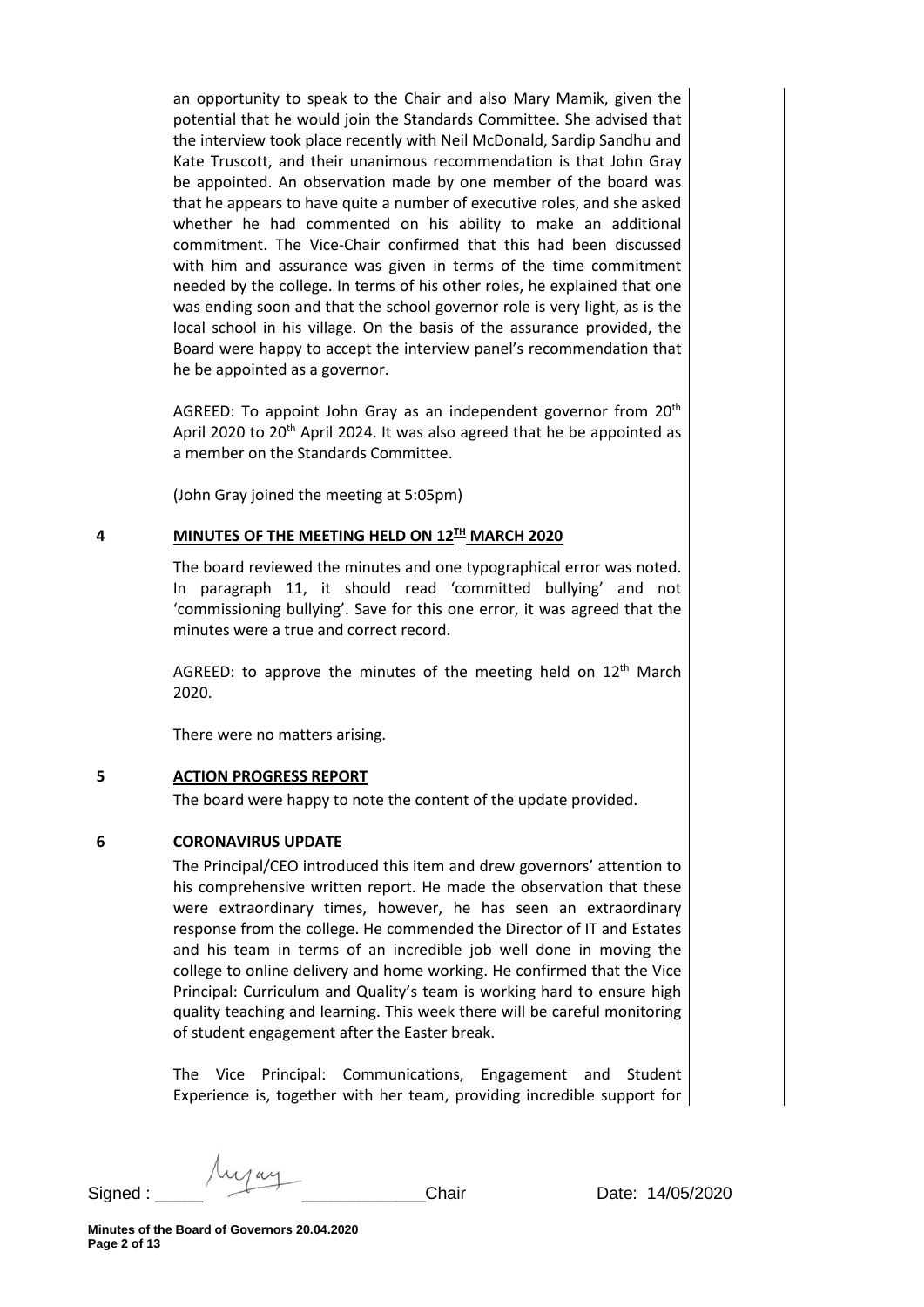all learners, but particularly those who are vulnerable. All staff have been able to keep the college moving forward in challenging times. A business as usual approach is being taken wherever possible, including the recruitment of new staff. He expressed the view that staff response had been overwhelming and that they needed to be commended.

The Board were happy to note the detailed written report, and a number of updates were provided:

- The college is leading in Mansfield in terms of mask production, making use the college's 3D printer, and has also investigated whether there is the capacity to provide gowns for the NHS and/or care homes.
- Utilising the college's car park for NHS testing is being explored.
- The college will use the sports hall as a location for the distribution of laptops to students and staff.
- In terms of finance, the college thinks it will be in a positive position and there are no significant concerns at this stage.
- Focus is now on:
	- a) Summer assessment process and ensuring fairness and accuracy
	- b) Getting applicants on the right course; planning for the start of year and the anticipated increase demand for resits
	- c) Accessing government support regarding IT to students, to ensure continuing learning
	- d) New guidance on furlough.

The board questioned whether the college is tracking its responses to the guidance issued. The CEO indicated that, whilst there is not a diary record being maintained, the college has been able to respond and is closely tracking the guidance. The most challenging aspect was the initial guidance regarding the college closure and the reasons to leave home; going to college not being one of them caused confusion and problems regarding attendance. The Vice Principal: Curriculum and Quality confirmed that he and the team are keeping a record of all actions in terms of teaching and learning delivery online engagement, as this will need to be provided to the ESFA and Ofsted at some point.

• Furlough – there are no plans to furlough staff and the college is trying to take a very honourable approach.

The Finance Director indicated that he and the team have just been able to finalise the March management accounts and the position is £1.3 million better than the original forecast. He advised that government support in relation to AEB and 16-18 funding is compensating for other challenges. He confirmed that he would circulate a financial risk update shortly. He explained that it was very helpful that the college had been successful in its strategy to build up direct AEB delivery and, at a critical

April 2020

Finance Director

Signed : The Signed : Chair Chair Date: 14/05/2020

**Minutes of the Board of Governors 20.04.2020 Page 3 of 13**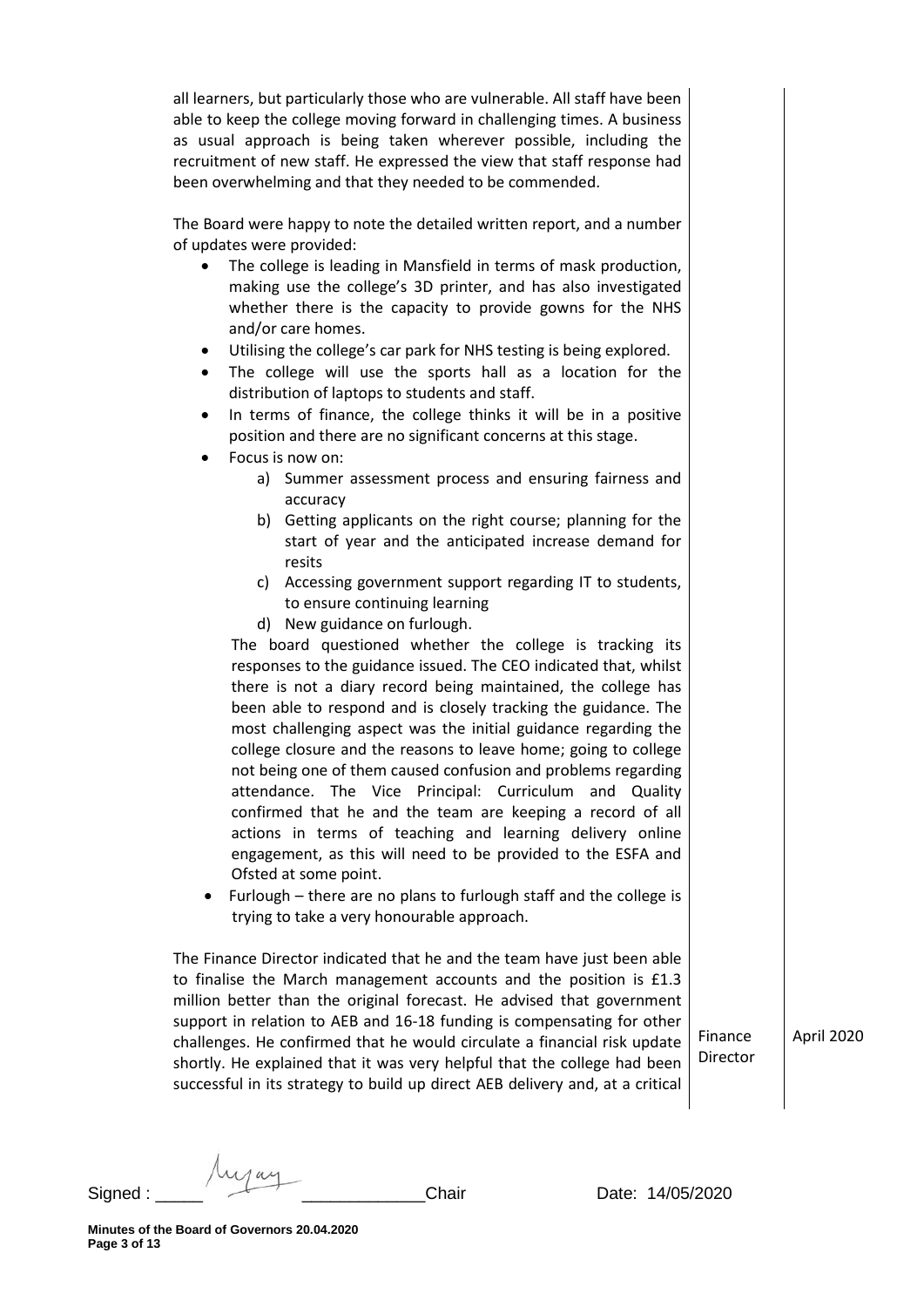census point for the ESFA, the college had been able to demonstrate that it was on track in terms of the four-year allocation. As an overview, he advised that the college was not being put under financial pressure at this time.

One member of the board made an observation that the report comments on a number of staff not engaging in teaching and learning remotely. The CEO indicated that this was not a red flag issue: it is a small number and the college is already seeing improvements. The Vice Principal: Curriculum and Quality provided assurance that this was a focus for him. A challenge from the board in terms of online delivery was whether or not this could continue as an option post the end of the crisis. The CEO confirmed that, nationally, there was a real culture change in terms of online learning and he believes that it can be used as a vehicle to improve and adapt going forward. He indicated that, in fact, some of the supported learners are doing better remotely as they are in a more comfortable environment for them. He expressed the view that the sector has broken through the glass ceiling in terms of online expectations.

In terms of staff not engaging in teaching and learning, the Vice Principal: Curriculum and Quality confirmed that all teaching and learning is being sampled, and there are 14 members of staff being supported. Of these, four are not engaging as expected and assurance was given that the college is now vigilant in relation to this. All agreed that future online learning should be a focus for college development.

One member of the board asked for an update in relation to the position for apprentices. The CEO advised that, on the whole, they are doing well. A survey was issued last week and three quarters responded positively regarding online learning. Any furloughed apprentices are being encouraged to undertake other aspects of their learning until they can resume hands-on activity. Some apprentices have been laid off, but this is not something that the college has control of. It was confirmed that, when the college becomes aware that an apprentice has been laid off, contact is made with the employer to ensure that they fully understand the government support initiatives available. Apprentices are now focusing on the off the job training elements; every apprentice is being contacted to maximise the opportunities in relation to this. The college is speaking to employers directly regarding furlough versus redundancy, and advising them of government support available.

There were a number of questions from the board, including:

- How is the college ensuring that students engage if they aren't doing so, for example because they don't have IT facilities and/or Wi-Fi?
- What will be the knock-on effect in terms of progression?

Signed : \_\_\_\_\_ \_\_\_\_\_\_\_\_\_\_\_\_\_Chair Date: 14/05/2020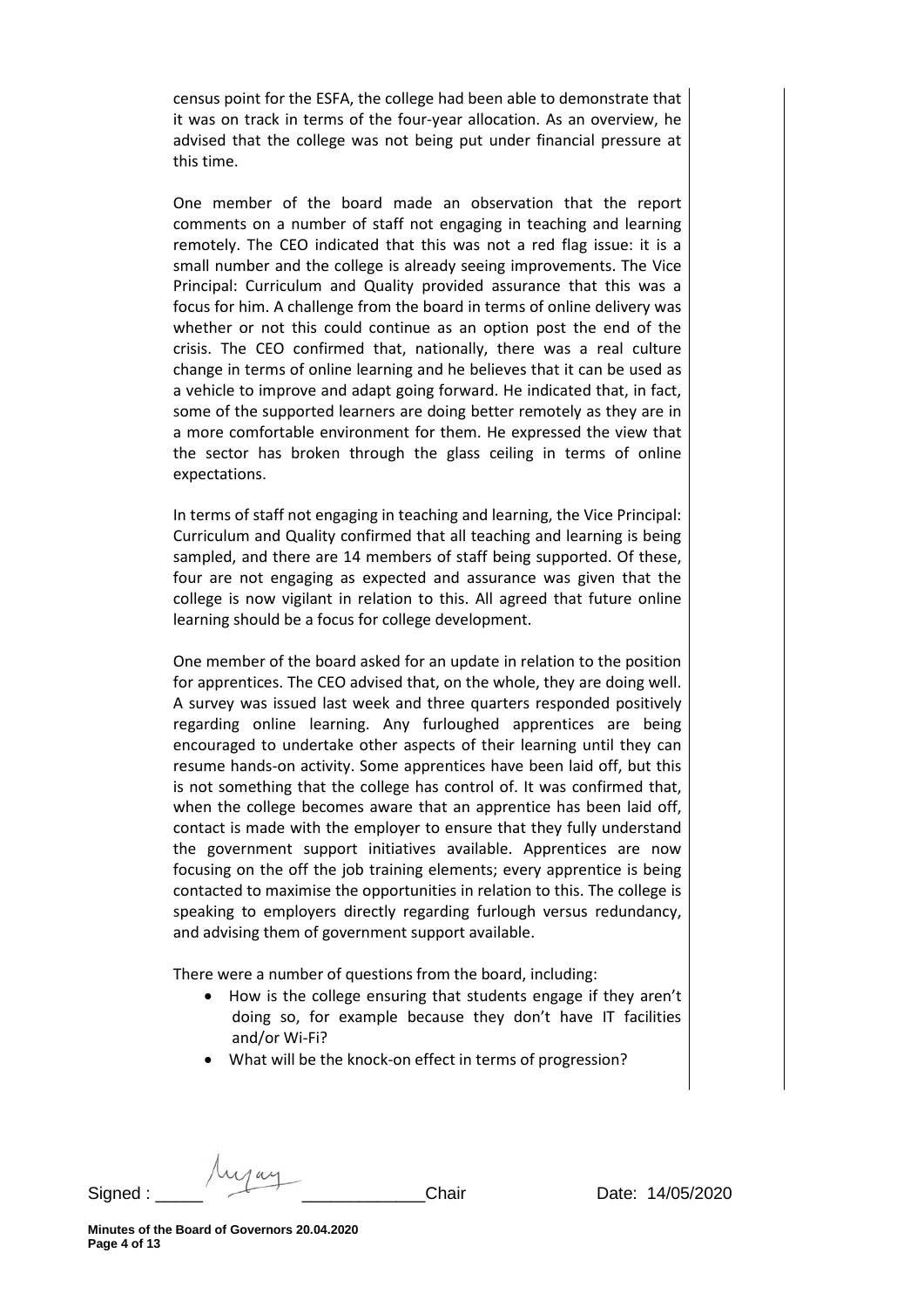The CEO advised that student engagement is largely better at the higher level, e.g. level 3 rather than level 1. He confirmed that the college is working hard to spread good practice to improve engagement. He stated that it was not simple but that staff were doing the best that they can. The IT team is working hard to support learners and is chasing down all known issues to address. In terms of Wi-Fi, there are a handful of learners in care where it is known that they don't have Wi-Fi. To address this, the college is purchasing Wi-Fi hotspots. In some cases, the local authority is providing SIM-only phones to provide Wi-Fi and this is being tethered to laptops.

It was confirmed that, in the vast majority of cases, the college is in contact with vulnerable and at risk learners. It was explained that, prior to Easter, there were 15,000 calls made. The college has been able to supply laptops and data dongles and, so far, has been able to respond to all requests for equipment.

The CEO advised that the college is looking at incentivising learner engagement, and that level 1 in particular is the challenge; for example, brickwork.

One member of the board asked what help and assistance is being provided to students in terms of university applications and guidance. The CEO explained that this is now a focus post-Easter and covers all aspects of progression.

AGREED: To note the content of the update provided.

### **7 SAFEGUARDING, PREVENT AND E&D – EXCEPTIONS REPORT**

The Vice Principal: Communications, Engagement and Student Experience drew governors' attention to her detailed report; of particular note was that, in March 2020, the college saw a decrease in referral. She expressed the view that this may be because the college no longer has "eyes on the students" and that April's trends/statistics will need to be carefully considered to assess the situation. She explained that there was currently a reliance on student self-referral, and the college needed to monitor this carefully. That being said, the team is now starting to see referrals following meetings taking place by Teams.

The college is anticipating that there will be an increase in the number of students who go onto CHINS plans, and may see more students needing help with housing as family relationships break down under the pressure of lockdown. She advised that there are 20 students who the college is seriously concerned about, two of whom are a real concern. One student attempted to take her own life on the Thursday before Easter and made a further three attempts over the break. She has now been referred to Millbrook hospital. The other student is a care leaver, and neither the college nor any other agency knows where she is.

Signed : \_\_\_\_\_ \_\_\_\_\_\_\_\_\_\_\_\_\_Chair Date: 14/05/2020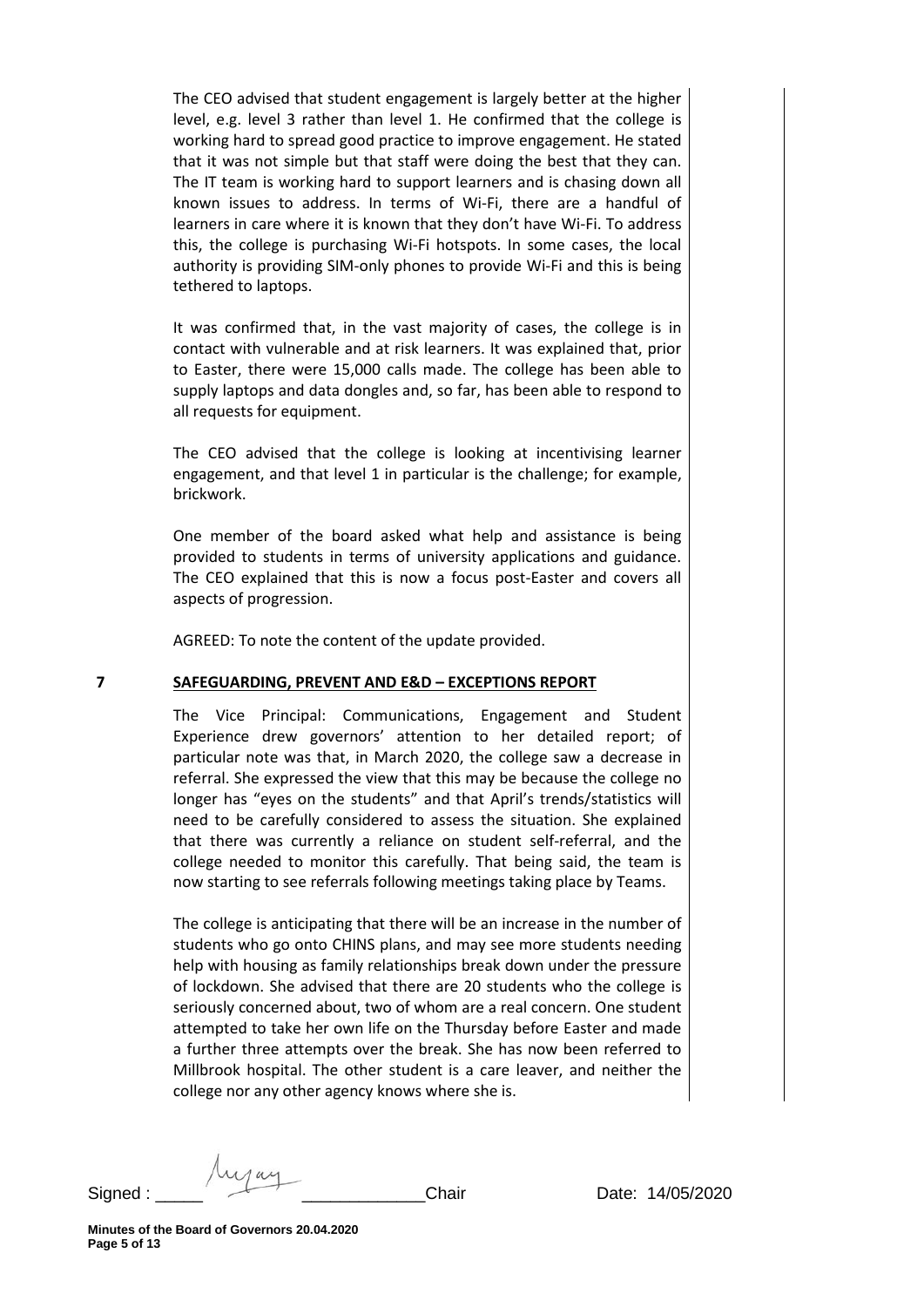In terms of next year, the board were advised that there are 800 applicants who are being reviewed in terms of transition information required, and it is believed that some of these will be referred to the Inspire and Achieve charity as they are simply not going to be ready for a large college environment.

She drew the board's attention to the addendum proposed to the safeguarding policy in response to COVID-19, and confirmed that this is a national approach. The board were happy to approve as presented.

### AGREED:

- a) To note the content of the update provided.
- b) To approve the annexe to the college's Safeguarding and Child Protection Policy as presented.

One member of the board questioned whether there was sufficient external agency support evident with staff being available. The VP confirmed that, so far, there had been no difficulties in getting hold of social workers as needed; however, the college is being asked to do more and more as social services support is being tested and/or withdrawn. A challenge from the board was that they would wish to ensure that the college has all the support required externally and that this needs to be carefully monitored.

The board asked whether there were any health and safety concerns in relation to staff. It was confirmed that the college is keeping a close eye on mental wellbeing. There are no students in college who require personal care, which is helpful as PPE is not as yet an issue. It was explained that staff have been encouraged to switch off phones and laptops at an agreed time so that the working day does not extend unreasonably. A challenge from the board was that there needs to be a line drawn for staff so that their wellbeing is protected. It was confirmed that there are daily wellbeing checks amongst staff. The Vice Principal's team had a formal supervision session before lockdown, and she explained that she is looking to repeat this virtually if at all possible.

## **8 COMMITTEE CHAIR'S REPORT – FINANCE AND ESTATES MEETING 26TH MARCH 2020**

The committee chair drew governors' attention to his detailed written report and asked the board to consider in particular the recommendations section. The board were asked to:

a) Note the content of the risk review undertaken in relation to the college's financial health due to COVID-19. He indicated that, at the meeting, it was very apparent that the team were fully engaged with the financial analysis early and there are clearly some ups and downs in terms of the forecast and budget. He expressed the view that risks will need to continue to be

Signed : \_\_\_\_\_ \_\_\_\_\_\_\_\_\_\_\_\_\_Chair Date: 14/05/2020

**Minutes of the Board of Governors 20.04.2020 Page 6 of 13**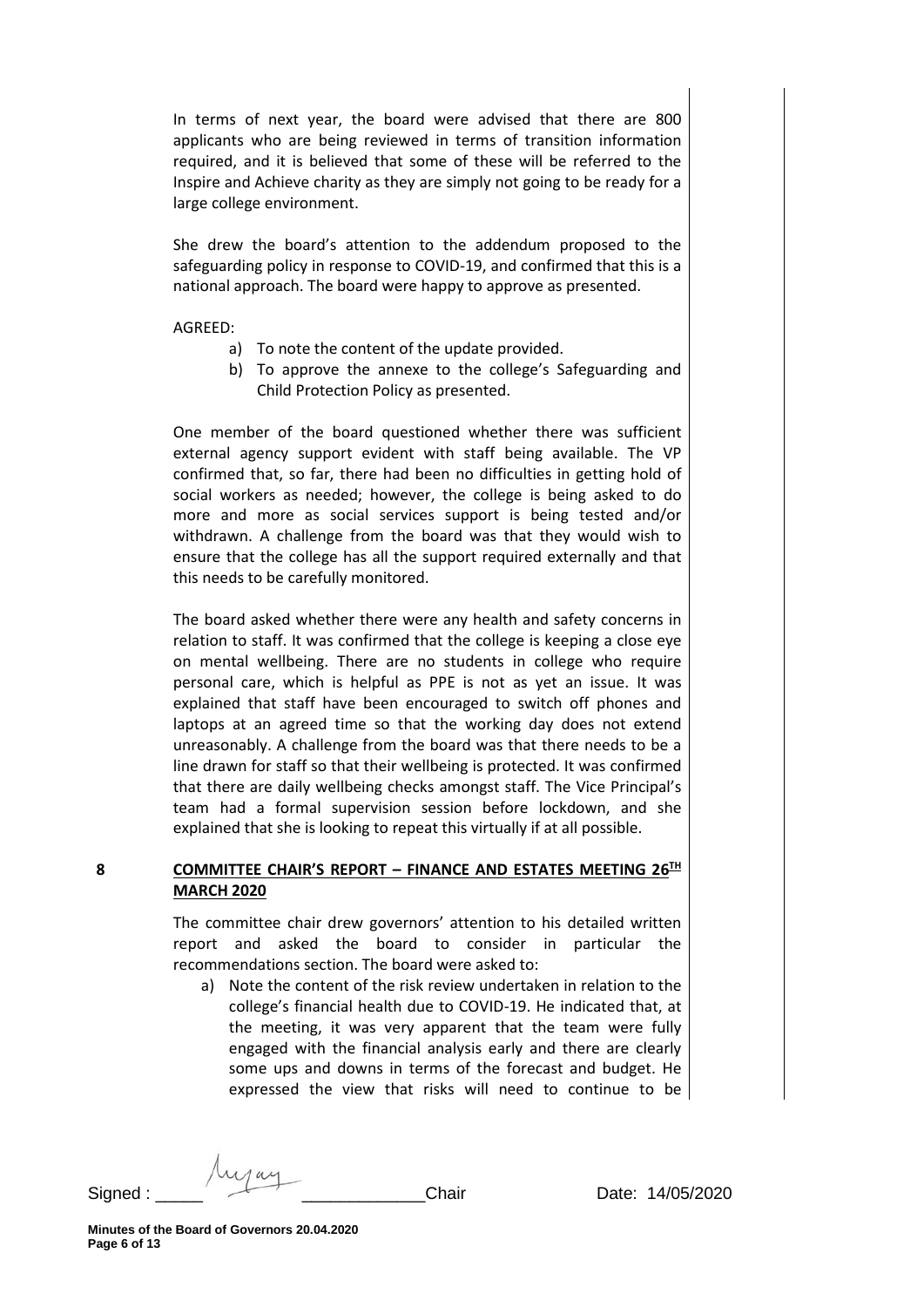managed.

- b) Approve the increased AEB subcontract values proposed for Linden Management, Inspire and Achieve and Qualitrain. The board were happy to agree the recommendation made.
- c) Note and approve the college processes introduced in relation to profile payments to partners. He explained that it was the fair thing to do in terms of passing on payment to subcontractors as the college is being supported. There are clear governance arrangements in place to ensure robust analysis, this is very much a team approach. In terms of assurance to the board, he indicated that they should be satisfied that this is the fair thing to do, there are robust governance processes in place, and staff will ensure that subcontractors are playing with a "straight bat".
- d) Note and support the proposal to top staff up to full pay where the college or subsidiary places a member of staff on furlough. He described this as a moot point now, as the college is not intending to furlough any staff.
- e) Note the content of the February 2020 management accounts. It was acknowledged that this has now been superseded with the earlier updated provided at the meeting.
- f) Note the content of the health and safety midyear review for 2019/20. He confirmed that the committee had considered a comprehensive report and, whilst there are still a few issues to address at Station Park, the committee is content that management are addressing this. A challenge from one member of the board was whether or not "near miss" reporting can be changed to "near hit" reporting as this tends to influence the mind-set of staff and students to reporting.

An observation made by the board was that there is reference in the report to some aspects of PAT testing being out of date. They asked whether there was a comprehensive schedule in place and similarly in relation to equipment testing. The Director of IT and Estates confirmed that PAT testing was now 100% up to date, and he explained that it had been done through a phased report. He provided assurance that all statutory testing is up to date, even in COVID-19 circumstances.

AGREED:

- a) To note the content of the risk review undertaken in relation to the college's financial health under COVID-19.
- b) Approve the increased AEB values proposed for Linden Management, Inspire and Achieve and Qualitrain.
- c) Note and approve the college processes introduced in relation to profile payments to partners.
- d) Note the update provided in relation to furlough.
- e) Note the content of the February 2020 management accounts.
- f) Note the content of the health and safety midyear review for 2019/20.

Signed : \_\_\_\_\_ \_\_\_\_\_\_\_\_\_\_\_\_\_Chair Date: 14/05/2020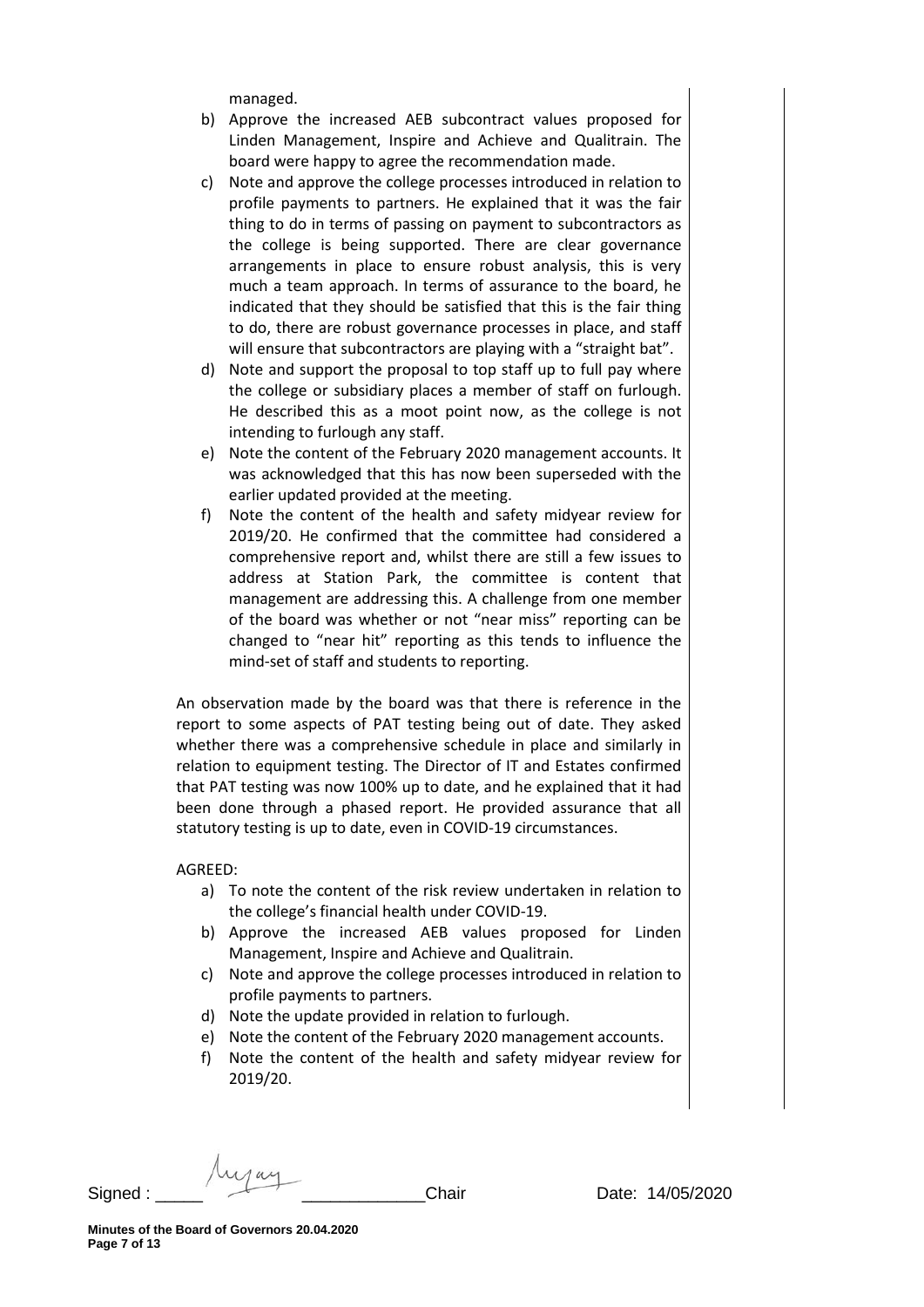| 9  | <b>CHAIR'S UPDATE</b>                                                                                                                                                                                                                                                                                                                                                                                                                                                                                                                                                                                                                                                                                                                                                                                                                                                                                                                                                                                                                                                                                     |                        |                                 |
|----|-----------------------------------------------------------------------------------------------------------------------------------------------------------------------------------------------------------------------------------------------------------------------------------------------------------------------------------------------------------------------------------------------------------------------------------------------------------------------------------------------------------------------------------------------------------------------------------------------------------------------------------------------------------------------------------------------------------------------------------------------------------------------------------------------------------------------------------------------------------------------------------------------------------------------------------------------------------------------------------------------------------------------------------------------------------------------------------------------------------|------------------------|---------------------------------|
|    | The chair extended a note of thanks to the CEO and all of the<br>management team. He expressed the view that new ways of working will<br>emerge from the current circumstances. The college's initiatives to help<br>the NHS should be commended and there is clear evidence that the<br>college is harnessing opportunities                                                                                                                                                                                                                                                                                                                                                                                                                                                                                                                                                                                                                                                                                                                                                                              |                        |                                 |
|    | AGREED: To note the content of the update provided.                                                                                                                                                                                                                                                                                                                                                                                                                                                                                                                                                                                                                                                                                                                                                                                                                                                                                                                                                                                                                                                       |                        |                                 |
| 10 | OUTCOMES OF THE STRATEGY DAY 25TH MARCH 2020<br>The Principal introduced this item and described the day as an ambitious<br>first use of Microsoft Teams. It was noted that the event had been<br>condensed given the current circumstances. The intention now is for him<br>and the Vice Principal: Curriculum and Quality to establish a group that<br>will look at future curriculum planning, and part and parcel of this will be<br>the development of online learning. He confirmed that a further update<br>and opportunity for discussion would be brought back to the board at<br>the next development session in May. He confirmed that establishment<br>of the learning companies had generated a lot of enthusiasm and staff<br>are now working on developing these. Governors will be invited to be<br>involved in shadow boards in 20/21.                                                                                                                                                                                                                                                   | Principal<br>Principal | May $14th$<br>2020<br>Sept 2020 |
|    | AGREED: To note the content of the update provided.                                                                                                                                                                                                                                                                                                                                                                                                                                                                                                                                                                                                                                                                                                                                                                                                                                                                                                                                                                                                                                                       |                        |                                 |
| 11 | PRINCIPAL'S UPDATE<br>The Principal drew governors' attention to his comprehensive written<br>report and an update was given in a number of areas:<br>1) KPIs for 19/20 and data dashboard<br>He explained that, going forward, some of these will be quite difficult<br>to report on, for example attendance.<br>2) Enrolment update<br>He indicated that apprenticeship recruitment is likely to be a<br>significant challenge for the college.<br>3) Ofsted preparations<br>The college will not now be subject to an inspection during the<br>current academic year, therefore, this heading will be managed<br>through the quality and improvement action plan.<br>10) Automation and robotics<br>He advised that one member of the board has put the college in<br>contact with another organisation to pursue plans given that the<br>college's capital bid to the LEP was not successful. Also, he indicated<br>that the college was trying to reach agreement with the LEP that any<br>financial investment made by the college now can be used toward<br>match funding for a bid in the future. |                        |                                 |

Signed : \_\_\_\_\_ \_\_\_\_\_\_\_\_\_\_\_\_\_Chair Date: 14/05/2020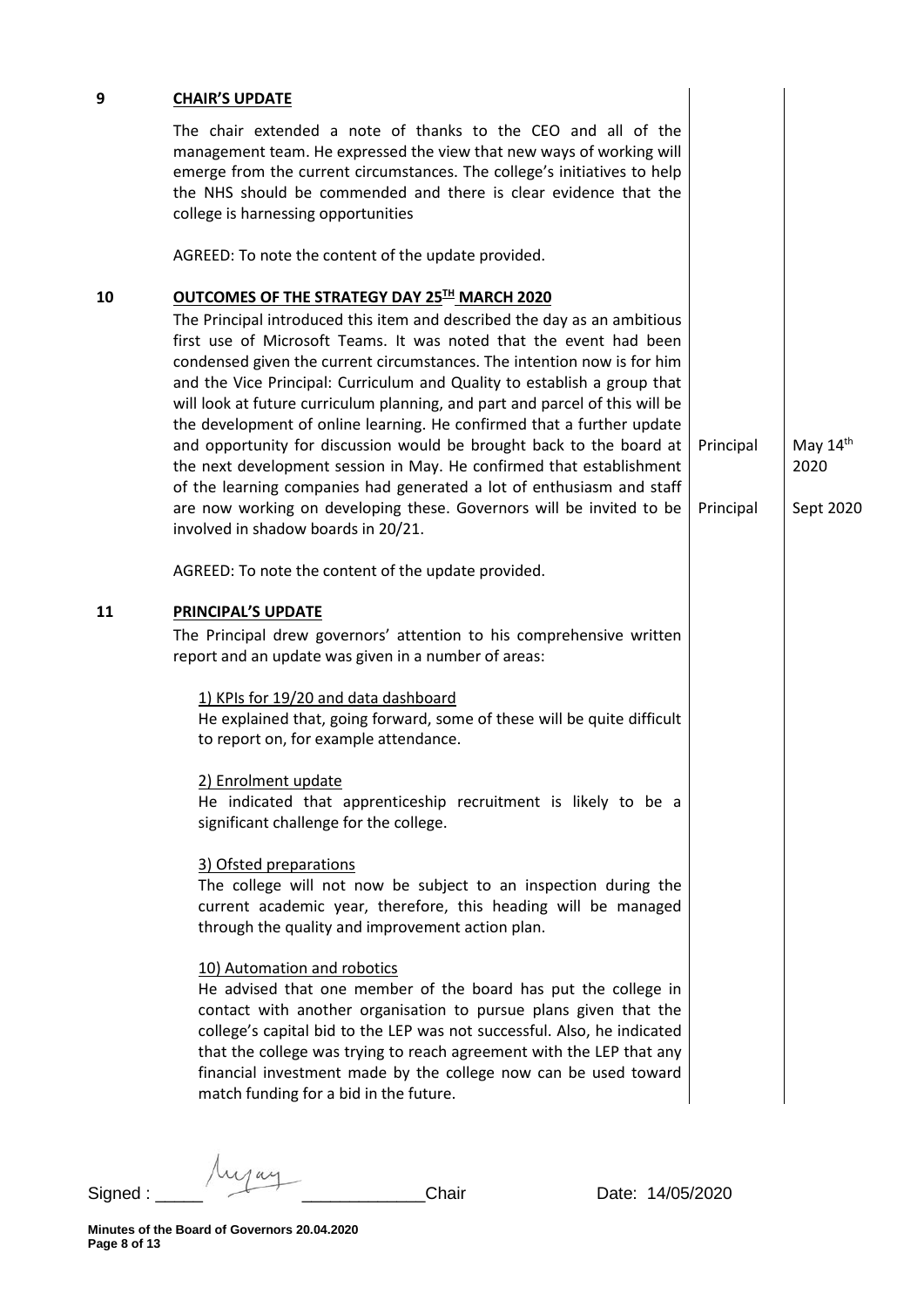|    | 11) Advanced manufacturing<br>The college is now hoping to develop this proposal into something<br>more concrete.                                                                                                                                                                                                                                                                                                                                                                                                                                                                                                                                                                            |           |            |
|----|----------------------------------------------------------------------------------------------------------------------------------------------------------------------------------------------------------------------------------------------------------------------------------------------------------------------------------------------------------------------------------------------------------------------------------------------------------------------------------------------------------------------------------------------------------------------------------------------------------------------------------------------------------------------------------------------|-----------|------------|
|    | 14) Curriculum planning<br>He confirmed that this is now progressing with a level of excitement.                                                                                                                                                                                                                                                                                                                                                                                                                                                                                                                                                                                             |           |            |
|    | 15) Armed forces covenant<br>He explained the context for the proposal and, in particular, the<br>pledges. The board were happy to authorise that the Principal sign on<br>behalf of the college. In terms of charity fundraising, a challenge from<br>one member of the board was that it needs to be staff and students<br>who identify the charities that they wish to support. The CEO<br>confirmed that this was the intention, and to also encourage student<br>debate regarding armed forces charities.                                                                                                                                                                               |           |            |
|    | The board asked for an update in relation to Chesterfield Road, and it<br>was explained that the college is still awaiting the Secretary of State's<br>signature on the document to release the premises back to the college.                                                                                                                                                                                                                                                                                                                                                                                                                                                                | Principal | April 2020 |
|    | In terms of business improvement projects, the CEO advised that staff<br>presentations were now being scheduled via Teams. It was agreed that<br>an invitation would be extended to governors to participate.                                                                                                                                                                                                                                                                                                                                                                                                                                                                                |           |            |
|    | 16 - Diary dates: A question from the board was in terms of what will<br>and will not run, given lockdown. The CEO confirmed that he would keep<br>governors updated on this.                                                                                                                                                                                                                                                                                                                                                                                                                                                                                                                |           |            |
|    | AGREED: To note the content of the update provided.                                                                                                                                                                                                                                                                                                                                                                                                                                                                                                                                                                                                                                          |           |            |
| 12 | <b>CRITICAL REFLECTION ON PRESENTATION AND USE OF DATA</b><br>The Principal provided a presentation and set out the current KPI list. He<br>explained that there are:<br>37 measures<br>12 finance-related<br>Five largely set once per year with little variation thereafter<br>$\bullet$<br>One doomed to be red and two sure to be green<br>$\bullet$<br>Two showing green when we know there are risks<br>$\bullet$<br>A reasonable representation of overall health provided, however<br>٠<br>Reasonable alignment with strategic objectives as well as<br>$\bullet$<br>operational performance<br>Potential to subdivide into committee PIs to allow greater<br>$\bullet$<br>scrutiny. |           |            |
|    | He explained that, whilst there were some imperfections to the list, it<br>does give a reasonable overview and highlights clearly what the college<br>and the board need to worry about. Option 1 is to refine and improve                                                                                                                                                                                                                                                                                                                                                                                                                                                                   |           |            |
|    |                                                                                                                                                                                                                                                                                                                                                                                                                                                                                                                                                                                                                                                                                              |           |            |

Signed : \_\_\_\_\_ \_\_\_\_\_\_\_\_\_\_\_\_\_Chair Date: 14/05/2020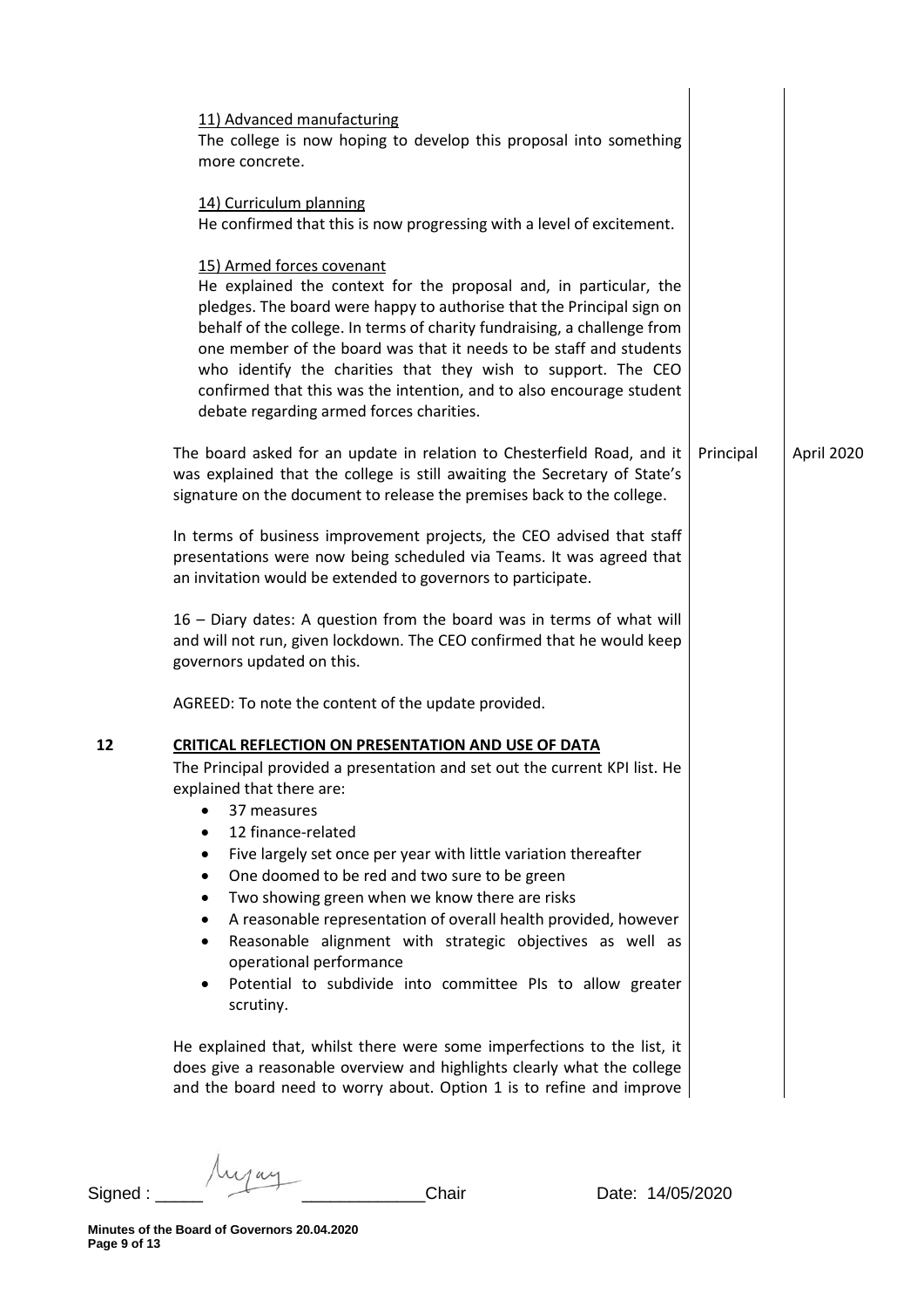|    | this approach.                                                                                                                                                                                                                                                                                                                                                                                                                                                                                                                                                                              |           |                  |
|----|---------------------------------------------------------------------------------------------------------------------------------------------------------------------------------------------------------------------------------------------------------------------------------------------------------------------------------------------------------------------------------------------------------------------------------------------------------------------------------------------------------------------------------------------------------------------------------------------|-----------|------------------|
|    | The principal then went on to consider the college value chain from<br>three different perspectives: student, employer, and community. He<br>confirmed that all perspectives are really valid and the college tries hard<br>to balance focus, and this is certainly the case within the senior team.                                                                                                                                                                                                                                                                                        |           |                  |
|    | In terms of support activities, he indicated that it will depend on which<br>value chain is chosen, but all would include:<br><b>Financial services</b><br>$\bullet$<br>Human resources management<br>٠<br>Estates and facilities management<br>٠<br>ICT<br>$\bullet$<br>Management information<br>$\bullet$                                                                                                                                                                                                                                                                                |           |                  |
|    | <b>Quality improvement</b><br>$\bullet$                                                                                                                                                                                                                                                                                                                                                                                                                                                                                                                                                     |           |                  |
|    | The college could develop a balanced scorecard approach, including:<br>Customer perspective<br>٠<br>Financial perspective<br>٠<br>Internal perspective<br>$\bullet$<br>Innovation and learning perspective<br>٠<br>He advised that the development of a balanced scorecard approach was<br>something that the vice-chair Sardip Sandhu was supporting with, and<br>that she would be attending the Exec team meeting tomorrow to discuss<br>and share her thinking. The intention then is to present proposals for<br>discussion at the governor development event on 14 <sup>th</sup> May. |           |                  |
|    | In general discussion, the board all agreed that the three perspectives<br>are each critical for the college's future. A question and challenge from<br>one member of the board was whether or not it was important to<br>include funder and regulator perspectives, it being the case that the<br>college and the sector does have other influences. The suggestion made<br>was that it is important to be aware of the context, i.e. that the college is<br>publicly funded and regulated                                                                                                 |           |                  |
|    | The Principal confirmed that a further update would be provided to the<br>development session in May, and then formal proposals would go to the<br>June board meeting.                                                                                                                                                                                                                                                                                                                                                                                                                      | Principal | <b>June 2020</b> |
|    | AGREED: To note the content of the update provided.                                                                                                                                                                                                                                                                                                                                                                                                                                                                                                                                         |           |                  |
| 13 | <b>EMPLOYER ENGAGEMENT STRATEGY - PROGRESS REVIEW</b><br>The Vice Principal: Communications, Engagement and<br>Student<br>Experience introduced her written report and confirmed that, whilst<br>there are some challenges, the college is making some good progress.<br>Key matters noted were:<br>Progress against year one targets in the employer engagement<br>$\bullet$<br>strategy had been somewhat slowed by lockdown and the                                                                                                                                                      |           |                  |
|    |                                                                                                                                                                                                                                                                                                                                                                                                                                                                                                                                                                                             |           |                  |

Myay Signed : \_\_\_\_\_ \_\_\_\_\_\_\_\_\_\_\_\_\_Chair Date: 14/05/2020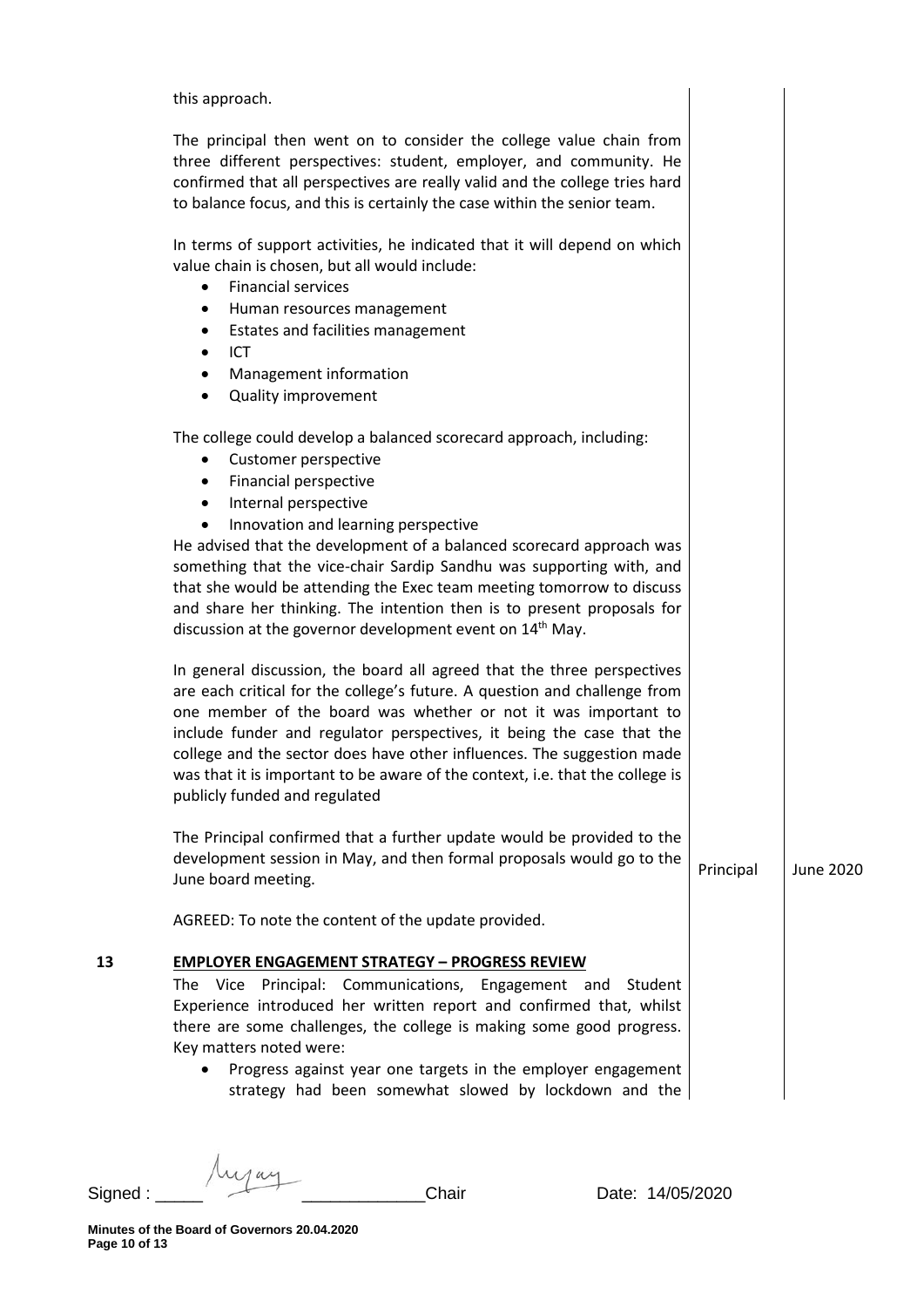impact of COVID-19.

- The area of biggest impact is within apprenticeships and work placements. Perhaps unsurprisingly, many employers are not willing to engage with a new apprentice and are considering strategies for the current trainees. The engagement team continues to work proactively to support employers at this challenging time and plan business for when things return to some semblance of normality. Work placements, including industry placements, were suspended on  $20<sup>th</sup>$  March. As such, it is unlikely that targets relating to either of these objectives will be met this year.
- Prior to this, the college was starting to make real headway in its employer relationships, and was starting to develop a reputation with local employers for both training and the work it does with young people to prepare them for the world of work. This work continues virtually, with the Careers team working with young people remotely on a suite of employability skills modules.
- The business improvement project (BIP) for apprenticeships has made some good headway. There has been improvement to processes and procedures already implemented, and the college is currently on track to hit targets related to business processes improvement communication and experience for employers.
- As at 20<sup>th</sup> March, 80% of the college's young people had achieved the basic standards within the employability framework; this is short of the target of 90% but intervention work has been focused on those who are the furthest away and the hope is that this will increase by the end of the year.
- A reshaping of roles within the employer engagement team was completed in February 2020, with the new structure seeming to help with engagement and with compliance and process issues.
- Perhaps one of the biggest areas for development remains the consistent and high-quality use of OneFile, although progress has been made. The college is also working closely with construction and engineering on the development of new Standards for delivery. This is being done in partnership with employers.

In general discussion, she confirmed that the college is working on a project with NTU. Generally, there is still the commitment in place regarding supported internship placements, therefore the college is moving ahead with this. Online employability sessions are now being offered. Four work placement ambassadors have been agreed for next year. Pipeline for apprenticeship activity is looking quite strong, therefore the college will be ready for when the tap is turned back on. There may be a need to think about capacity once the doors open, as it is known that the demand is there. She provided assurance that the college remains in dialogue with employers, and all agreed that it is important to keep in touch during these exceptional circumstances.

Signed : \_\_\_\_\_ \_\_\_\_\_\_\_\_\_\_\_\_\_Chair Date: 14/05/2020

**Minutes of the Board of Governors 20.04.2020 Page 11 of 13**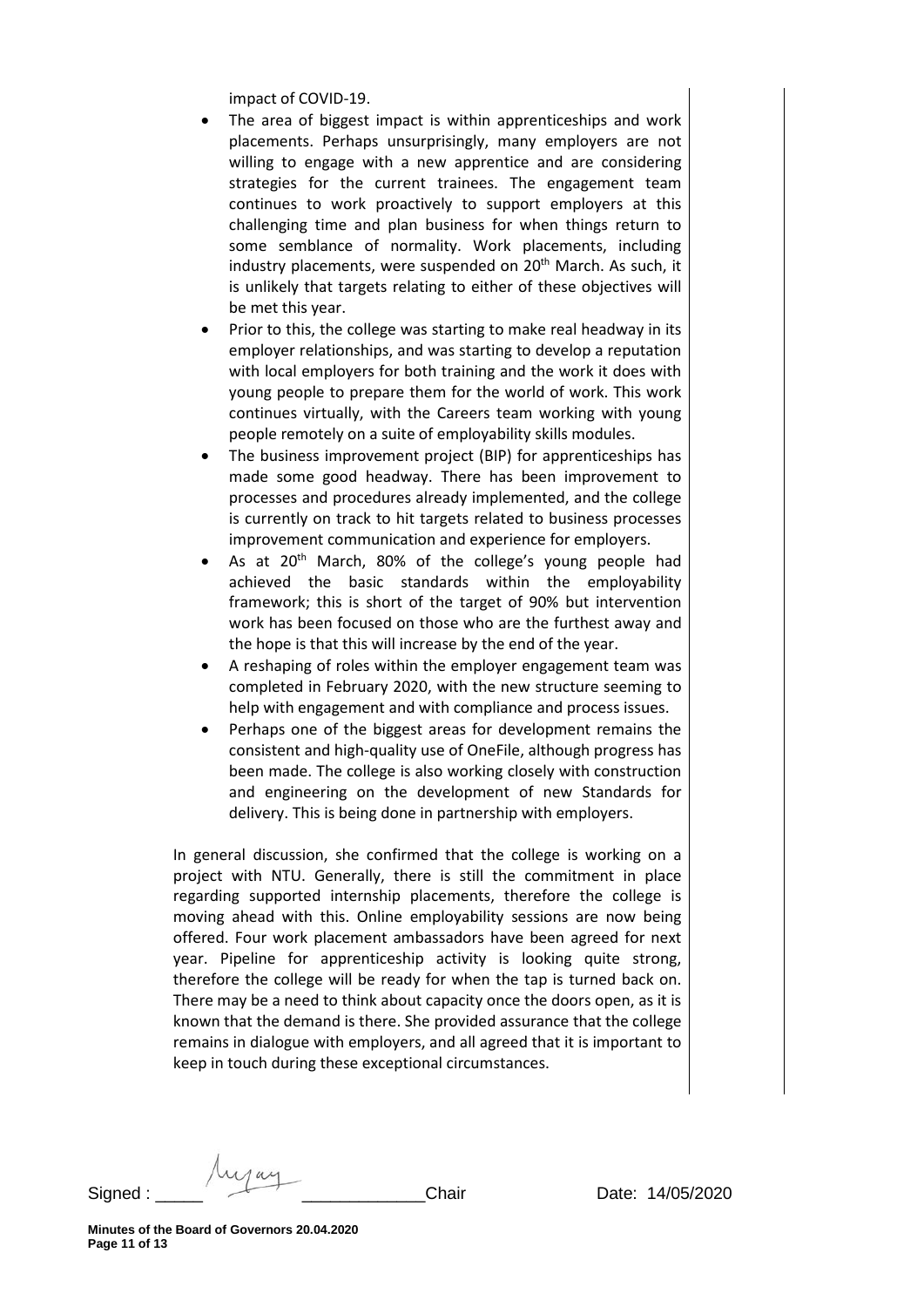| AGREED: To note the content of the update provided.<br><b>GOVERNANCE TERM 2 REVIEW</b><br>The Clerk introduced her written report. In terms of the data provided in<br>relation to attendance, training and development, and governor<br>engagement activities, the board were invited to review outside the<br>meeting and, if any errors were identified, to inform the Clerk. She<br>confirmed that any concerns in relation to attendance were followed up<br>by either the chair or herself.<br>She then drew governors' attention to the proposed calendar of<br>meetings for 20/21 and confirmed that this was based on sequencing<br>previously agreed. She invited governors to, outside the meeting,<br>identify any issues so that changes could be made before the final<br>calendar is circulated.<br>One member of the board indicated that it would be useful for governors<br>to have a better understanding of the cycle of activity, particularly where<br>in the cycle things need to be considered and planned for. The Clerk<br>reminded governors of the "key dates" document created at the<br>beginning of the year and it was agreed to: |                                                                       |          |
|-------------------------------------------------------------------------------------------------------------------------------------------------------------------------------------------------------------------------------------------------------------------------------------------------------------------------------------------------------------------------------------------------------------------------------------------------------------------------------------------------------------------------------------------------------------------------------------------------------------------------------------------------------------------------------------------------------------------------------------------------------------------------------------------------------------------------------------------------------------------------------------------------------------------------------------------------------------------------------------------------------------------------------------------------------------------------------------------------------------------------------------------------------------------|-----------------------------------------------------------------------|----------|
|                                                                                                                                                                                                                                                                                                                                                                                                                                                                                                                                                                                                                                                                                                                                                                                                                                                                                                                                                                                                                                                                                                                                                                   |                                                                       |          |
|                                                                                                                                                                                                                                                                                                                                                                                                                                                                                                                                                                                                                                                                                                                                                                                                                                                                                                                                                                                                                                                                                                                                                                   |                                                                       |          |
|                                                                                                                                                                                                                                                                                                                                                                                                                                                                                                                                                                                                                                                                                                                                                                                                                                                                                                                                                                                                                                                                                                                                                                   |                                                                       |          |
| Revisit it and take to the next level<br>$\bullet$<br>Current document to be recirculated for information (to be<br>$\bullet$<br>placed on the portal)<br>Link it with the meeting schedule for 20/21.<br>٠                                                                                                                                                                                                                                                                                                                                                                                                                                                                                                                                                                                                                                                                                                                                                                                                                                                                                                                                                       | Exec/Clerk                                                            | May 2020 |
| AGREED: To note the content of the update provided.                                                                                                                                                                                                                                                                                                                                                                                                                                                                                                                                                                                                                                                                                                                                                                                                                                                                                                                                                                                                                                                                                                               |                                                                       |          |
| <b>AOB</b><br>As a matter of additional business, John Gray was warmly welcomed to<br>the meeting. He indicated that participating in the meeting had been<br>really worthwhile and that it was good to see how the college is so<br>positively responding to COVID-19.                                                                                                                                                                                                                                                                                                                                                                                                                                                                                                                                                                                                                                                                                                                                                                                                                                                                                           |                                                                       |          |
| DATE AND TIME OF NEXT MEETING                                                                                                                                                                                                                                                                                                                                                                                                                                                                                                                                                                                                                                                                                                                                                                                                                                                                                                                                                                                                                                                                                                                                     |                                                                       |          |
| The Clerk confirmed that the next scheduled meeting is on Thursday 14 <sup>th</sup><br>May 2020 at 5pm. Governors' attention was drawn to the draft agenda,<br>which was noted.                                                                                                                                                                                                                                                                                                                                                                                                                                                                                                                                                                                                                                                                                                                                                                                                                                                                                                                                                                                   |                                                                       |          |
| The Chair took the opportunity to say thank you to all staff and<br>governors for the work being done to support the college.                                                                                                                                                                                                                                                                                                                                                                                                                                                                                                                                                                                                                                                                                                                                                                                                                                                                                                                                                                                                                                     |                                                                       |          |
|                                                                                                                                                                                                                                                                                                                                                                                                                                                                                                                                                                                                                                                                                                                                                                                                                                                                                                                                                                                                                                                                                                                                                                   |                                                                       |          |
| <b>CONFIDENTIAL ITEMS</b>                                                                                                                                                                                                                                                                                                                                                                                                                                                                                                                                                                                                                                                                                                                                                                                                                                                                                                                                                                                                                                                                                                                                         |                                                                       |          |
|                                                                                                                                                                                                                                                                                                                                                                                                                                                                                                                                                                                                                                                                                                                                                                                                                                                                                                                                                                                                                                                                                                                                                                   | It was agreed that confidential items would be recorded on a separate | basis.   |

Signed : \_\_\_\_\_ \_\_\_\_\_\_\_\_\_\_\_\_\_Chair Date: 14/05/2020